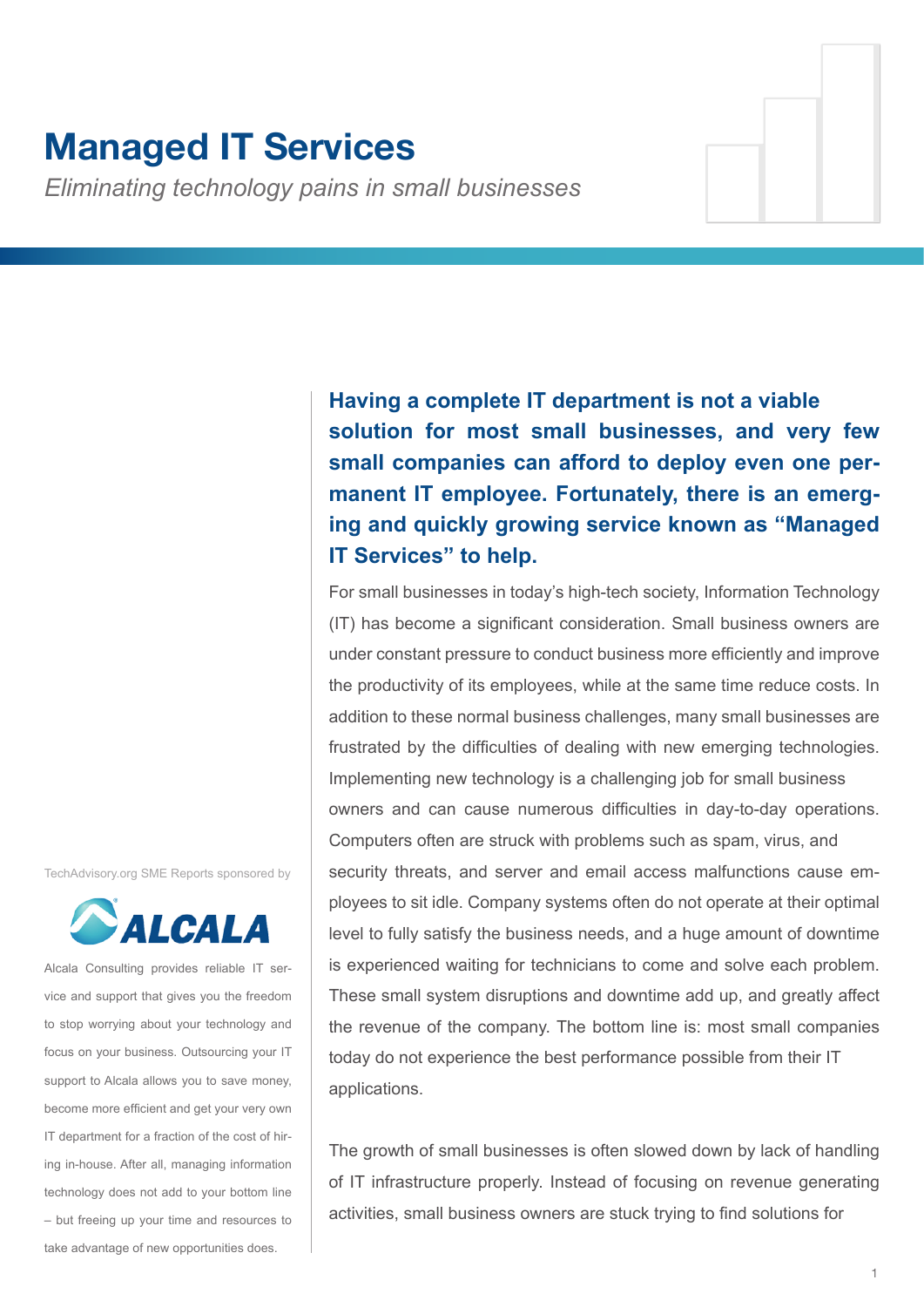"...Managed services provide affordable solutions to the complex technology problems of small businesses for a fixed monthly fee."

technology problems. As smaller companies are increasingly becoming more dependent on IT systems, it has become very crucial to find cost effective ways to manage technology. Growth-oriented companies need a well-organized IT infrastructure so that they can focus on the business instead of trying to solve IT failures. However, having a complete IT department is not a viable solution for most small businesses, and very few small companies can afford to deploy even one permanent IT employee. Fortunately, there is an emerging and quickly growing service known as "Managed IT Services" that is proving to be quite helpful in managing small business technology.

## **What are Managed IT Services?**

Managed IT services are provided by an outside firm or IT consulting company. These days, a growing number of IT vendors, resellers, and telecom carriers are providing managed services based on remote, proactive monitoring of company networks on an ongoing basis – with minimal involvement of the small business owners. Managed Service Providers (MSPs) employ consultants who specialize in small business networks, computer support, and security. Generally, managed IT services are delivered from a remote location via the Internet, but on-site proactive and emergency services are also provided when necessary. Services range from basic monitoring to fully managed services. Overall support for day-to-day operations and on-demand support for any other major need is also provided by these IT consulting groups. Managed services are usually provided on flat monthly fee or per device basis.

# **Types of services**

There is growing variety of services that are provided by IT consultants or Managed Service Providers. Broad categories include:

- Computer & Server Support
- Data Backup & Disaster Recovery
- **Network Security**
- Custom Software Solutions
- Remote Network Monitoring
- Technology Evaluation & Planning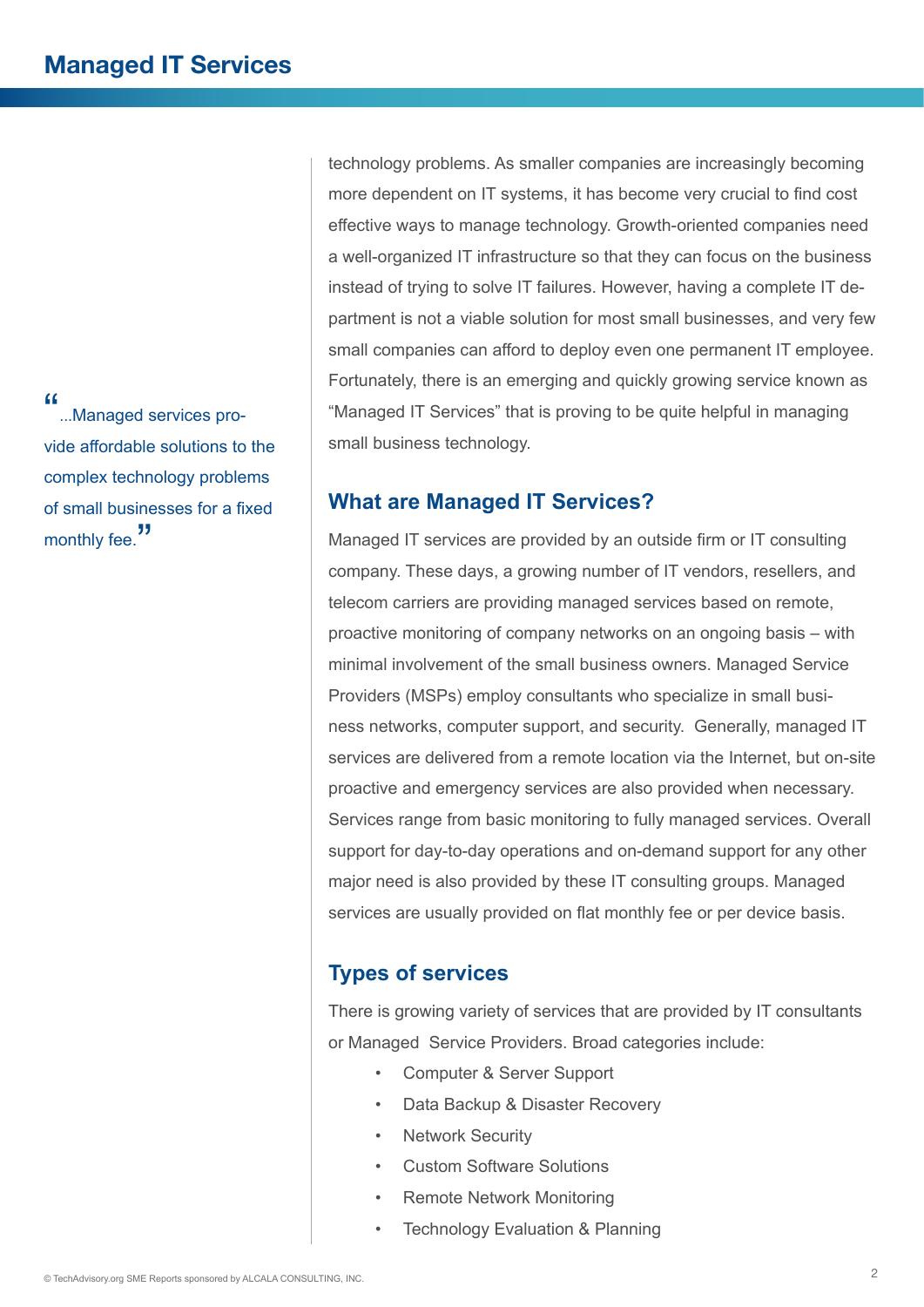#### **Computer & Server Support**

Regular maintenance and monitoring of company computers is essential to optimized desktop performance. IT consulting companies offer various solutions for ensuring that computers are functioning properly and are protected against all of the latest technology threats and disasters. Consultants also provide troubleshooting services and recommendations to prevent the same problem from happening again. Solutions also include server installation and administration.

#### **Remote Network Monitoring**

Remote monitoring of the critical components of a network such as servers and firewalls is also provided by managed service providers. Consultants troublehoot problems remotely to minimize network downtime. With automatic alerting systems, issues are resolved before they can significantly impact network performance.

#### **Data Backup & Disaster Recovery**

Backing up data is essential and should not be ignored, yet many small businesses do not perform backups. In a remote backup facility, a backup of files is made regularly over the Internet, and files are stored in a secure, off-site data storage facility, requiring no tape or hardware. Remote Backup and Online Backup Serices help small businesses avert data loss in case of any disaster.

#### **Network Security**

Small businesses need computer and network security even more than large businesses. This is because small businesses are often the primary target of hackers who can more easily attack the smaller networks. IT consulting compaies provide tools and practices such as spam management and firewall management to help protect the small businesses from hackers, viruses, and spam.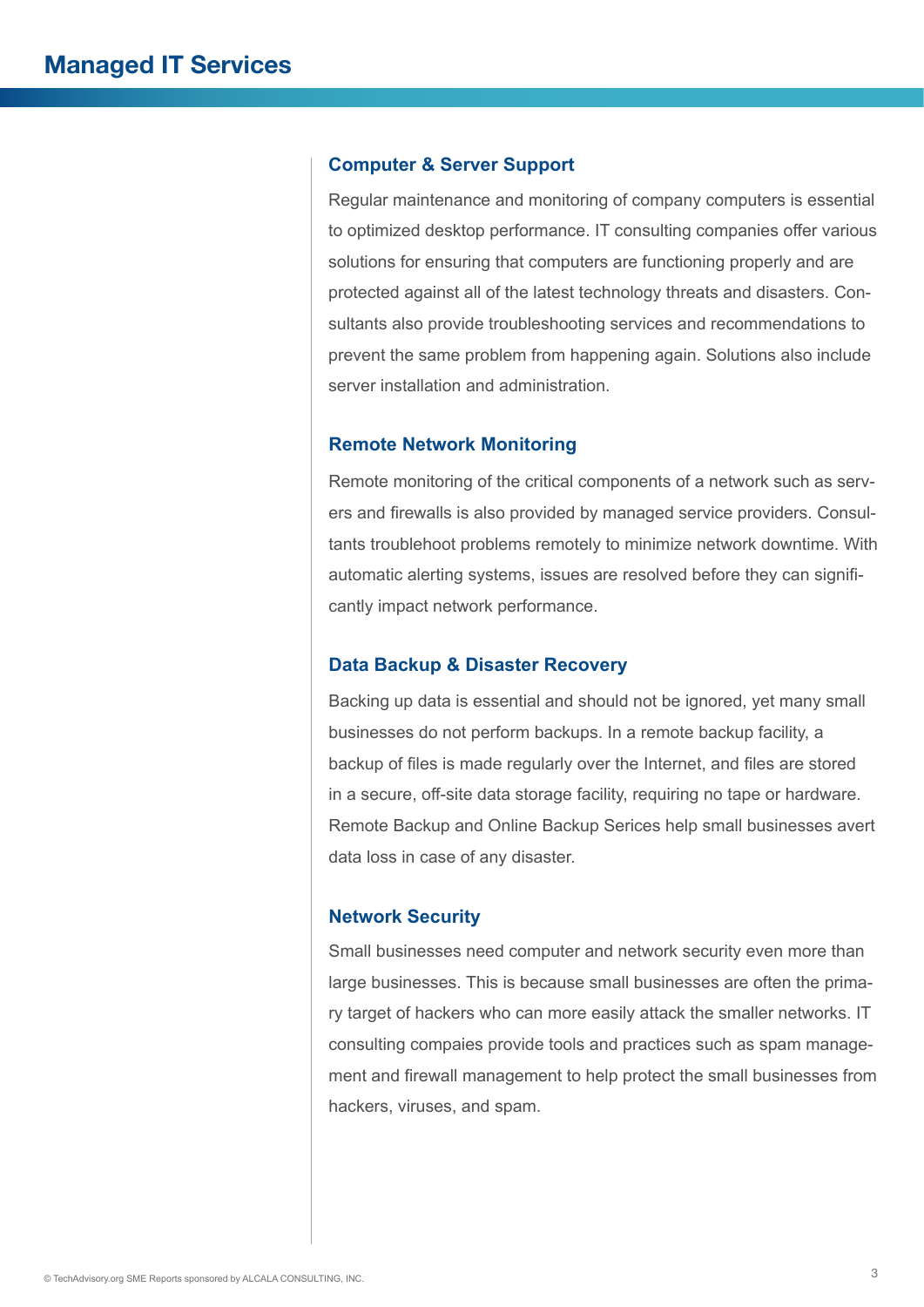### **Custom Software Solutions**

IT consultants recommend and provide custom designed software solutions according to the unique needs of each small business. Depending on the project needs and requirements, IT consultants help small businesses determine the technology best suited to their business needs.

#### **Technology Evaluation & Planning**

Most small business owners employ an "ad-hoc" approach to dealing with technology, with no long term plan for future technology needs. IT consulting companies provide a comprehensive computer and network assessment, and evaluate the current IT setup to suggest possible changes to maximize technology effectiveness for the small business.

# **Break/Fix model vs. Managed Services: Key Benefits of Managed Services**

Most small companies use the "break/fix model" of technology management: when technology fails, a consultant is called in to fix the problem and the company pays a fee for the service. This method results in repeated downtime and lost productivity. The problem with this model is that consultants are not motivated to keep the client's network and systems running efficiently because the consultant makes more money when the technology breaks down.

Small business owners should consider the managed IT services solution for several reasons. Managed services provide affordable solutions to the complex technology problems of small businesses for a fixed monthly fee. Technology experts are fully focused on keeping the systems of the company up and running because repeated technology failures means higher costs to them. Therefore, the managed services model is beneficial to both the client and the technology expert because small businesses have the advantage of lower rates and better services while technology experts get the fixed monthly fee from multiple customers.

"...Managed IT Services help small business owners by simplifying IT operations and improving the reliability of networks. Instead of spending time worrying about technology, small business owners can stay focused on growing their businesses.<sup>"</sup>